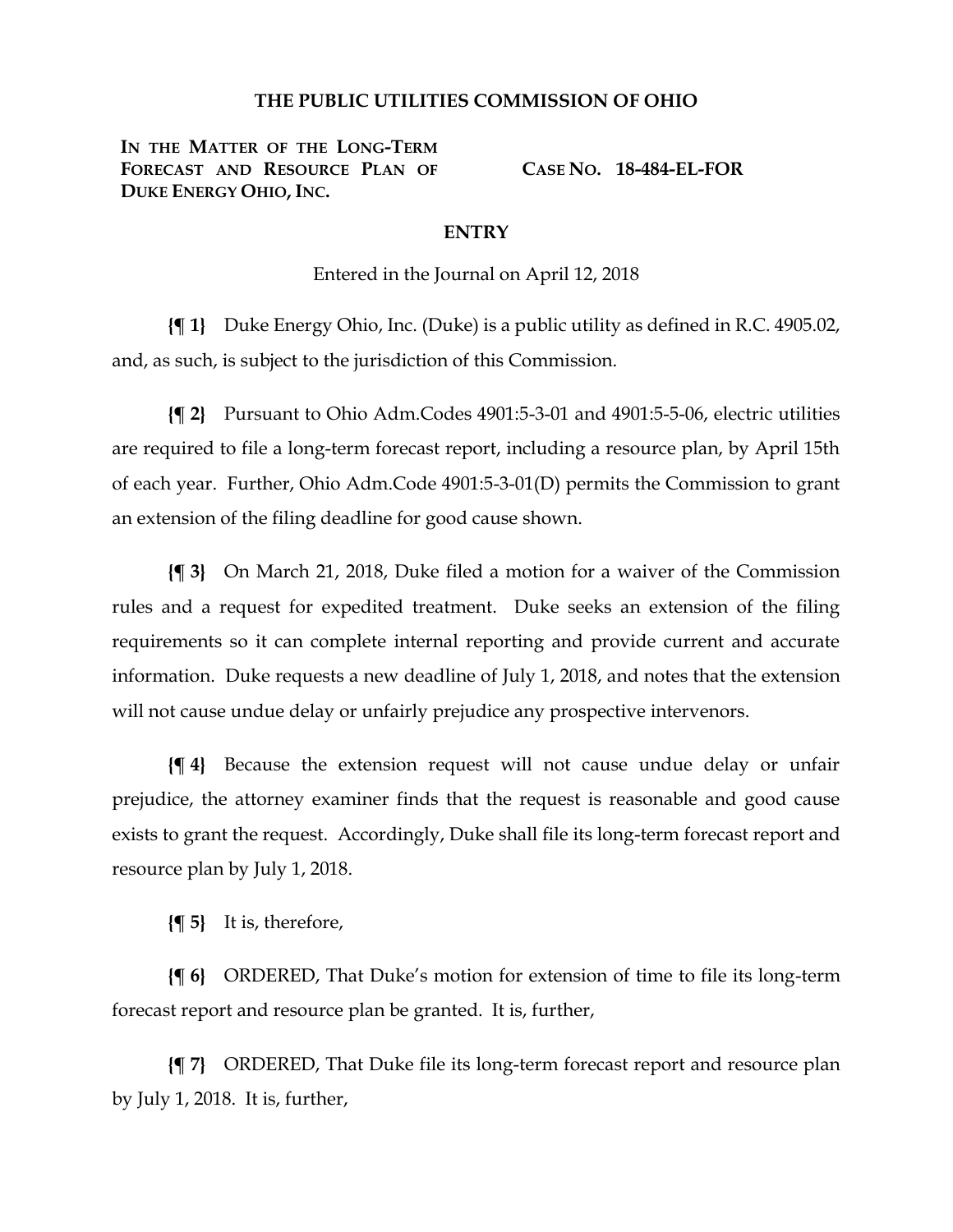**{¶ 8}** ORDERED, That a copy of this Entry be served upon all parties of record.

## THE PUBLIC UTILITIES COMMISSION OF OHIO

s/Stacie Cathcart

By: Stacie E. Cathcart Attorney Examiner

JRJ/sc